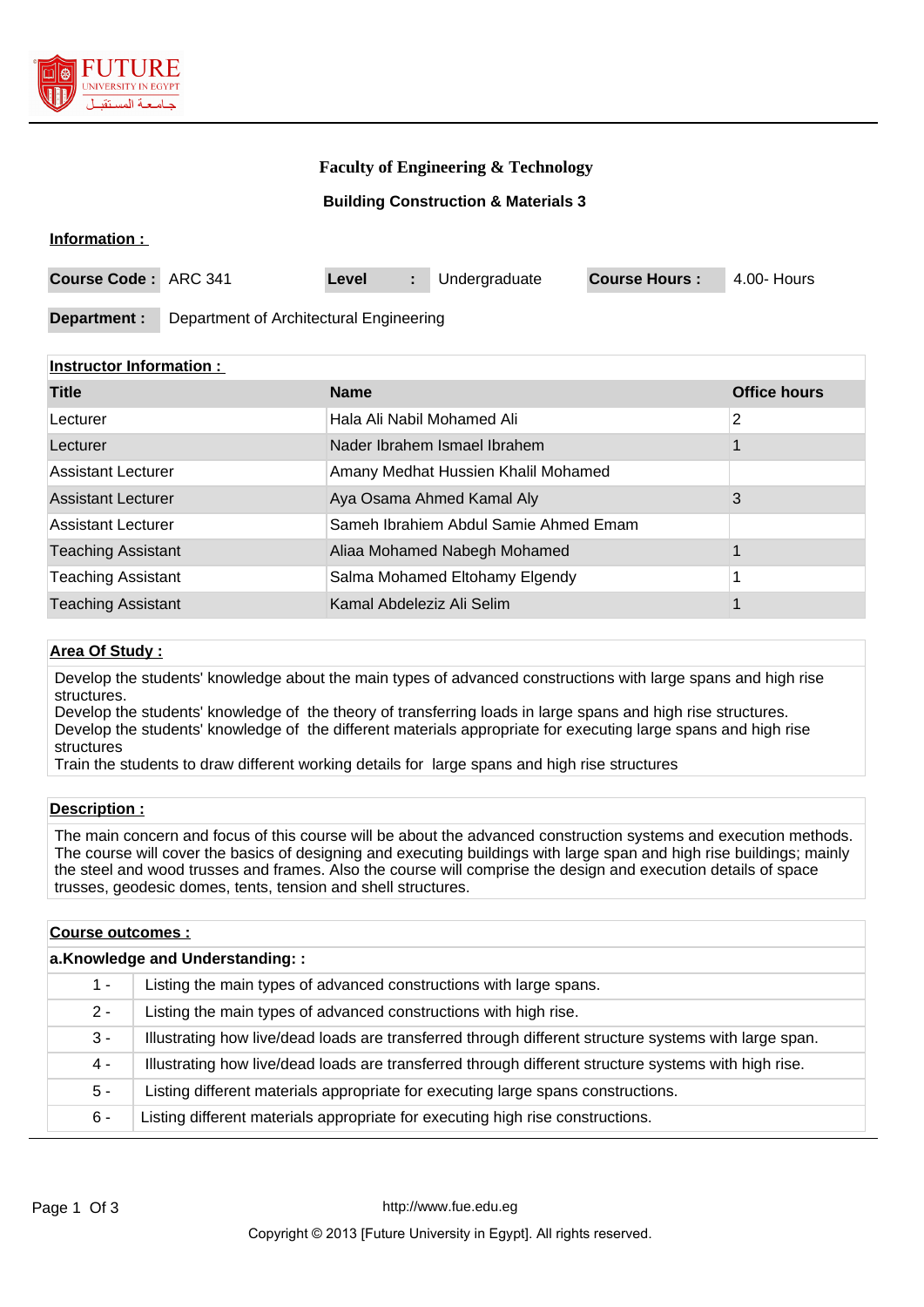

| $7 -$                   | Identify different ways of modelling and presenting structure systems.                                                       |  |  |
|-------------------------|------------------------------------------------------------------------------------------------------------------------------|--|--|
| b.Intellectual Skills:: |                                                                                                                              |  |  |
| $1 -$                   | Differentiating between diverse types of large span structures considering optimum covered span and<br>resulting form.       |  |  |
| $2 -$                   | Differentiating between diverse types of high rise structures considering resulting form and plan, also the<br>maximum rise. |  |  |
| $3 -$                   | Selecting proper structural system according to the building needs and function.                                             |  |  |
| $4 -$                   | Deduce the structure system that is used in a given complete project.                                                        |  |  |
|                         | c. Professional and Practical Skills::                                                                                       |  |  |
| $1 -$                   | Designing appropriate structure system for various constructional cases that include large span or high<br>rise structures.  |  |  |
| $2 -$                   | Using freehand sketches and engineering drafting to draw building construction details                                       |  |  |
| $3 -$                   | Designing appropriate details for various constructional cases that include large span or high rise<br>structures.           |  |  |
| $4 -$                   | Build architectural physical models for different construction ways for large spans and high rise<br>constructions.          |  |  |
|                         | d.General and Transferable Skills::                                                                                          |  |  |
| $1 -$                   | Manage tasks and resources                                                                                                   |  |  |
| $2 -$                   | Search for information                                                                                                       |  |  |
| $3 -$                   | Refer to relevant literatures.                                                                                               |  |  |

# **Course Topic And Contents :**

| <b>Topic</b>                                                                       | No. of hours Lecture |                | <b>Tutorial / Practical</b> |
|------------------------------------------------------------------------------------|----------------------|----------------|-----------------------------|
| Introduction                                                                       | 6                    | 2              | 4                           |
| Linear structures (vector-active): steel trusses                                   | 6                    | 2              | 4                           |
| Linear structures (Section-active): steel frames                                   | 6                    | 2              | 4                           |
| Wooden trusses and frames                                                          | 6                    | $\overline{2}$ | 4                           |
| space structures (Surface-active): steel space trusses                             | 6                    | 2              | 4                           |
| space structures(Surface-active): Geodesic Domes                                   | 6                    | 2              | 4                           |
| space structures (Form-active): Cable structures                                   | 6                    | 2              | 4                           |
| space structures (Form-active): Tent structures                                    | 6                    | 2              | 4                           |
| Shell structures(Form-active): Folded Roofs                                        | 6                    | $\overline{2}$ | 4                           |
| Shell structures(Form-active): shell structures, double curvature                  | 6                    | 2              | 4                           |
| <b>Hybrid Structures</b>                                                           | 6                    | 2              | 4                           |
| High rise buildings systems (research submission & discussion)                     | 6                    | 0              | 6                           |
| High rise buildings systems (research submission & discussion) +<br>sum up lecture | 6                    | 2              | 4                           |
| Revision                                                                           | 6                    | 4              | $\overline{2}$              |